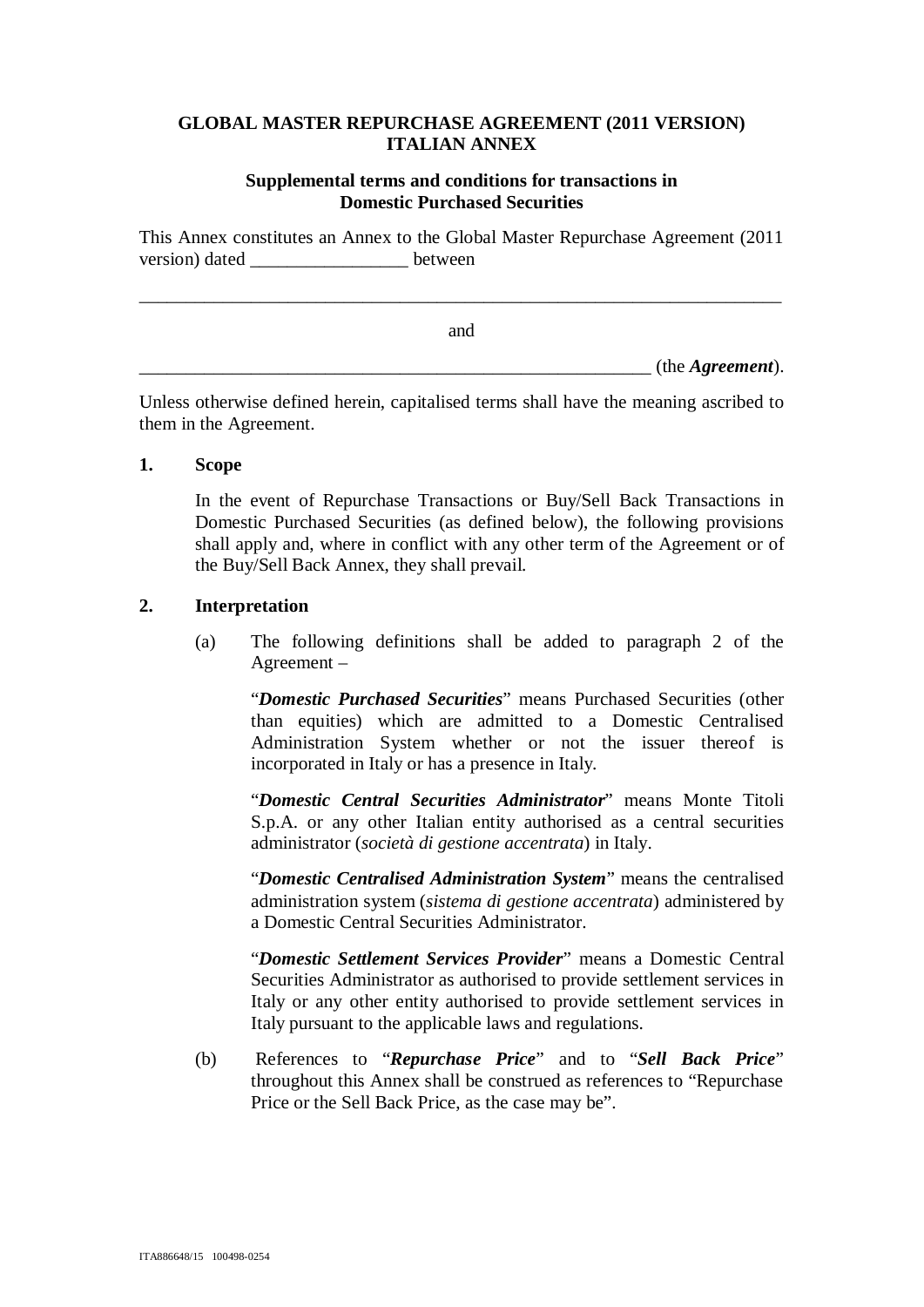## **3. Settlement method**

The settlement method in relation to Transactions in Domestic Purchased Securities shall be the method provided under the rules and instructions for settlement issued by the relevant Domestic Settlement Services Provider. Settlement of Purchased Securities by Monte Titoli S.p.A. shall be made through a settlement platform for financial instruments other than derivatives (*sistema di regolazione*) named Express II. Express II provides for a gross settlement service (*liquidazione su base lorda*) or a net settlement service (*liquidazione su base netta*). Net settlement service is used in case of multilateral transactions and contemplates an intra-day cycle (*ciclo diurno*) and an overnight cycle (*ciclo notturno*).

## **4. Late delivery**

- (a) In connection with a Transaction in Domestic Purchased Securities, if Seller fails to deliver Domestic Purchased Securities to Buyer on the Purchase Date or Buyer fails to deliver Securities equivalent to Domestic Purchased Securities on the Repurchase Date and Buyer or, as the case may be, Seller (the *affected party*) elects to terminate the Transaction in accordance with paragraph 10(h)(iii) or, as the case may be, paragraph 10(i)(iii) of the Agreement, the parties agree that for the purposes of paragraph  $10(d)$  –
	- (i) if the affected party has, on or about the Early Termination Date, purchased, whether by way of a repurchase transaction, buy and sell back transaction or otherwise, Securities forming part of the same issue and being of an identical type and description as those Purchased Securities or Equivalent Securities, the affected party shall, to the extent that it does not fall within paragraph 10(f), treat the cost of such purchase (including all Transaction Costs) as the Default Market Value of those Securities;
	- (ii) in calculating the Default Market Value, Transaction Costs incurred in connection with a purchase of Securities under paragraph  $10(f)(i)(A)$  or (B) shall include any costs imposed by Monte Titoli S.p.A. or any other Domestic Settlement Services Provider in consultation with the Bank of Italy and Consob as a result of the failure.
- (b) If Buyer fails to deliver Equivalent Securities to Seller on the applicable Repurchase Date, Seller may by written notice to the other party, elect to adjust the Transaction in accordance with sub-paragraph (c) below.
- (c) The adjustment of a Transaction (the *Original Transaction*) under this sub paragraph shall be effected as follows. The Original Transaction shall be terminated on the Repurchase Date for the Original Transaction and the parties shall be deemed to enter into a new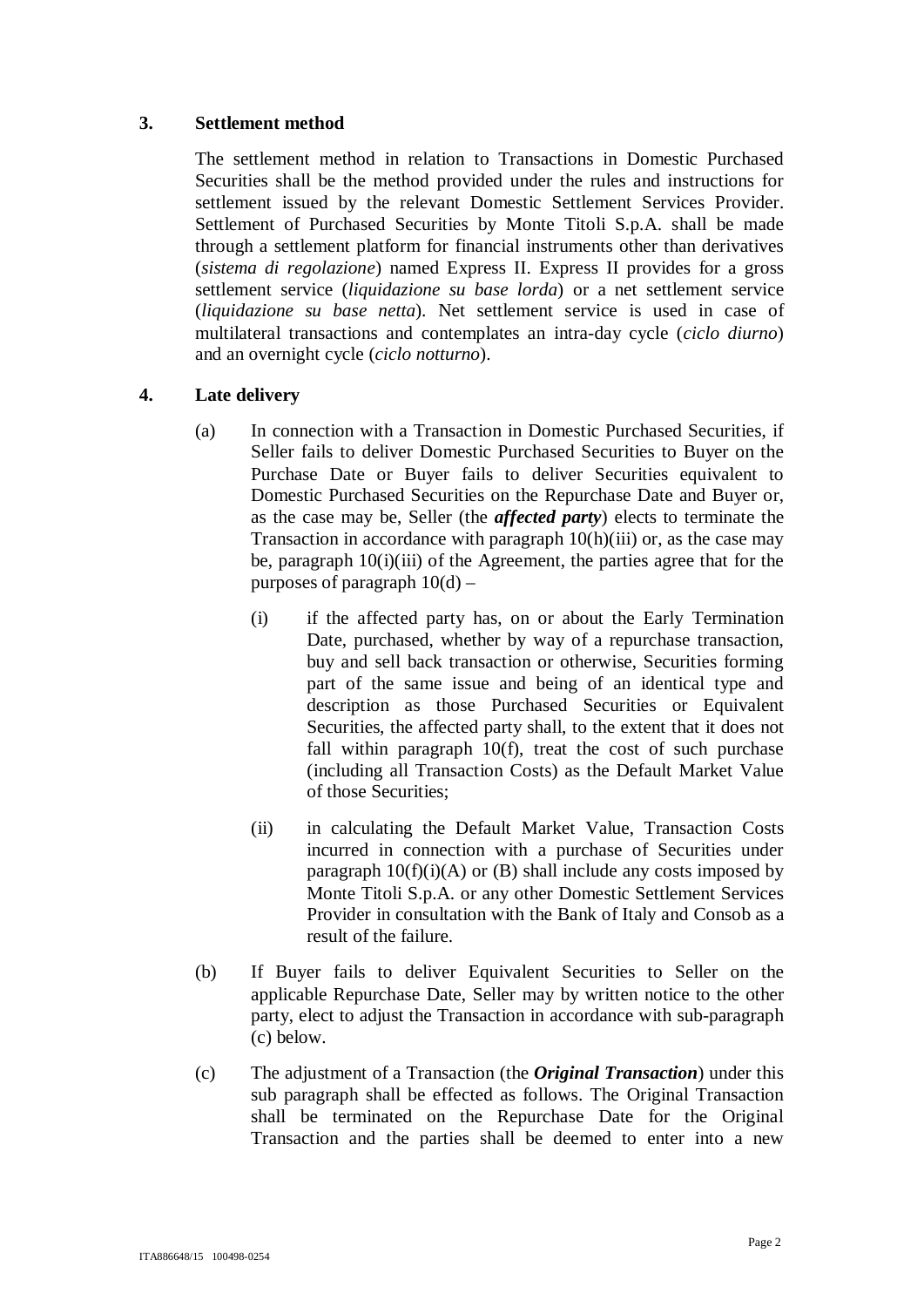Transaction (the *Replacement Transaction*) in accordance with the following provisions

- (i) the Purchase Date under the Replacement Transaction shall be the Repurchase Date under the Original Transaction;
- (ii) the Purchased Securities under the Replacement Transaction shall be Securities equivalent to the Purchased Securities under the Original Transaction;
- (iii) the Purchase Price under the Replacement Transaction shall, unless otherwise agreed, be the Market Value of the Purchased Securities for that Transaction on the Purchase Date for the Replacement Transaction as determined by Seller;
- (iv) the Pricing Rate under the Replacement Transaction shall, unless otherwise agreed, be minus five percent.;
- (v) the Repurchase Date under the Replacement Transaction shall be the Business Day following the Purchase Date under the Replacement Transaction;
- (vi) the Margin Ratio and, subject as aforesaid, the other terms of the Replacement Transaction shall, unless otherwise agreed, be identical to those of the Original Transaction; and
- (vii) the obligations of the parties with respect to the delivery of the Purchased Securities and the payment of the Purchase Price under the Replacement Transaction shall be set off against their obligations with respect to the delivery of Equivalent Securities and payment of the Repurchase Price under the Original Transaction and accordingly only a net cash sum shall be paid by one party to the other. If such net sum is payable by Seller to Buyer, that sum shall be payable on the Repurchase Date under the Replacement Transaction.
- (d) If on the Repurchase Date for any Transaction Buyer delivers to Seller part only of the Equivalent Securities which it should have delivered (the *Delivered Securities* and the part of the Equivalent Securities which Buyer has failed to deliver being the *Undelivered Securities*) Seller shall not be obliged to accept delivery of the Delivered Securities but instead may elect to terminate that Transaction in accordance with paragraph  $10(i)(iii)$  of the Agreement, in which case sub-paragraph (a) above shall apply. If Seller elects to accept delivery of the Delivered Securities, the Transaction shall be terminated and Buyer and Seller shall be deemed to enter into a new Transaction in respect of the Undelivered Securities in accordance with the provisions of sub-paragraph (e) below.
- (e) Where this paragraph applies, the Transaction (the *Terminated Transaction*) shall be terminated. Upon such termination, Buyer shall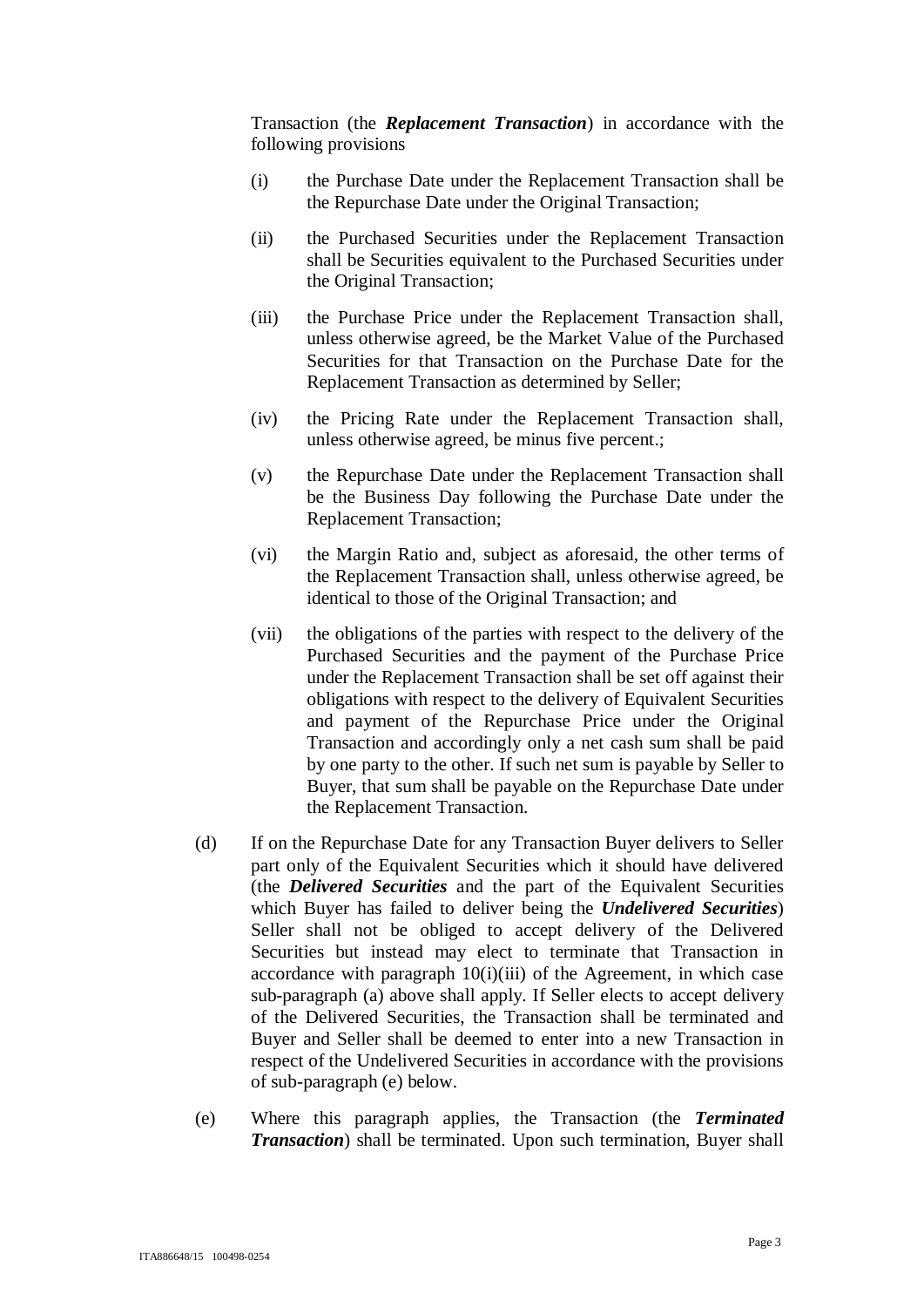transfer to Seller or its agent the Delivered Securities against payment by Seller of the proportion of the Repurchase Price which corresponds to the Delivered Securities and the parties shall be deemed to enter into a new Transaction on the following terms –

- (i) the Purchase Date under the new Transaction shall be the Repurchase Date under the Terminated Transaction;
- (ii) the Purchased Securities under the new Transaction shall be Securities equivalent to the Undelivered Securities;
- (iii) the Purchase Price under the new Transaction shall be the Market Value of the Undelivered Securities at the Purchase Date under the new Transaction as determined by Seller;
- (iv) the Repurchase Date under the new Transaction shall be the Business Day following the Purchase Date under the new Transaction;
- (v) the Pricing Rate under the new Transaction shall, unless otherwise agreed, be minus five percent.;
- (vi) the Margin Ratio and, subject as aforesaid, the other terms of the new Transaction shall, unless otherwise agreed, be identical to those of the Terminated Transaction; and
- (vii) the obligations of the parties with respect to the delivery of the Undelivered Securities and the payment of that part of the Repurchase Price which corresponds to the Undelivered Securities under the Terminated Transaction shall be set off against their obligations with respect to the delivery of the Purchased Securities and the payment of the Purchase Price under the new Transaction and accordingly only a net cash sum shall be paid by Seller to Buyer. If such net sum is payable by Seller to Buyer, that sum shall be payable on the Repurchase Date under the new Transaction.

#### **5. Construction of Buy/Sell Back Annex**

The provisions of the Buy/Sell Back Annex shall apply to Buy/Sell Back Transactions in Domestic Purchased Securities as if:

- (a) references to Buy/Sell Back Transactions shall be construed as references to Buy/Sell Back Transactions in Domestic Purchased Securities; and
- (b) references to Purchased Securities shall be construed as references to Domestic Purchased Securities.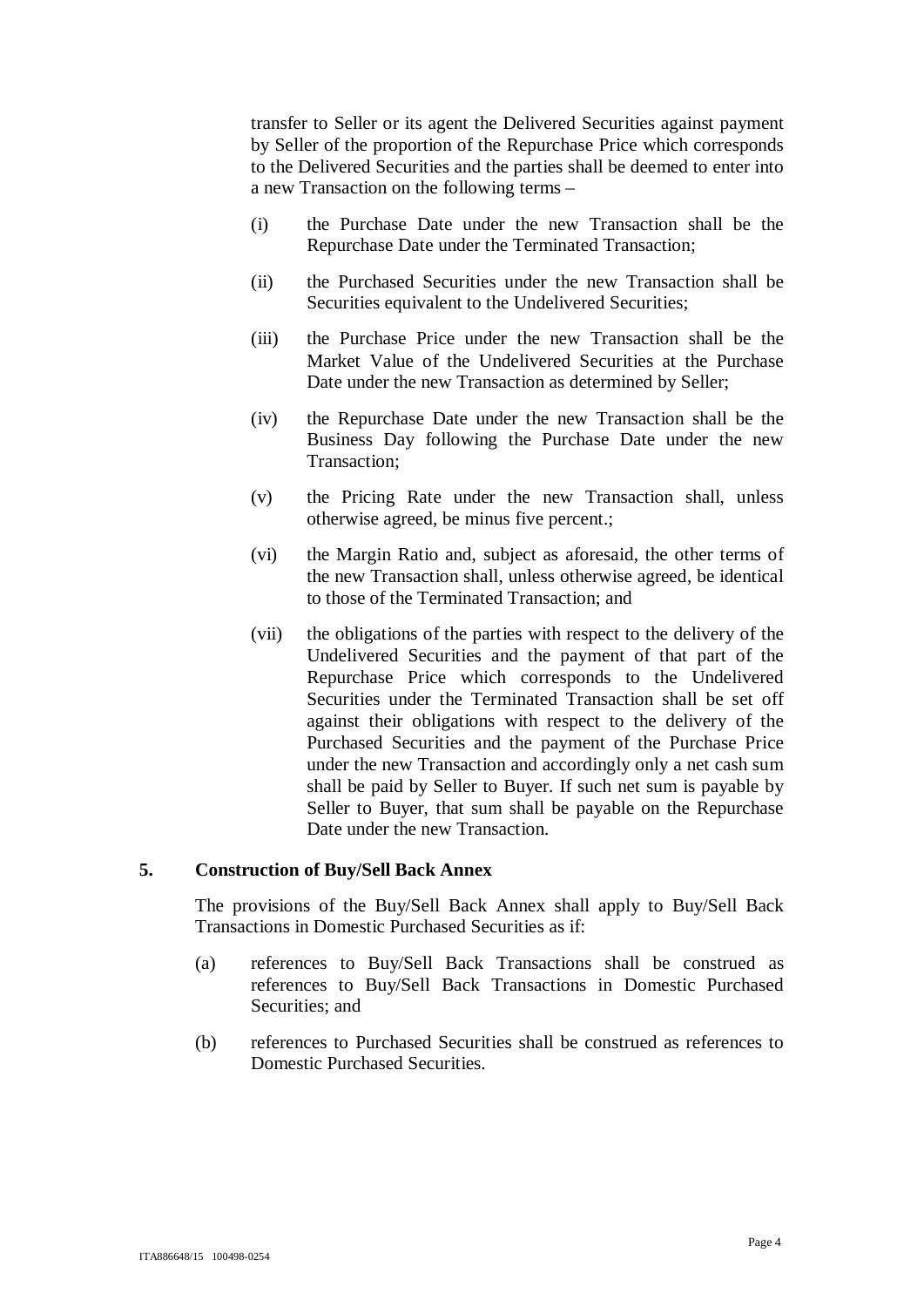## **GLOBAL MASTER REPURCHASE AGREEMENT (2011 VERSION)**

#### **Guidance notes to the Italian Annex**

These guidance notes –

- are designed to provide users of the Italian Annex with information on its content;
- · do not form part of the Italian Annex or the Agreement; and
- · summarise certain, but not all, of the provisions of the Italian Annex.

## **1. Purpose and scope**

The Italian Annex is intended to apply in all Transactions relating to Domestic Purchased Securities (as defined in paragraph 2(a) of the Annex), which are essentially constituted by securities which are admitted to a Domestic Centralised Administration System (*sistema di gestione accentrata*) under Legislative Decree no. 58 of 24 February 1998 (the *Italian Financial Act*)whether or not the issuer is incorporated in Italy or has a presence in Italy. The only centralised administration system in Italy is currently administered by Monte Titoli S.p.A. although the Italian Financial Act provides for the possibility that other joint stock companies (*società per azioni*) are authorised as central securities administrators (*società di gestione accentrata*) in Italy by Consob (the financial regulatory authority) and the Bank of Italy (the banking regulatory authority).

Parties must be aware that bonds and debt instruments issued by Italian issuers do not normally qualify as gross paying securities since the coupons on such securities cannot normally be paid gross.

## **2. Single Confirmation for a Buy/Sell Back Transaction**

Under Italian market practice, a Buy/Sell Back Transaction is treated as a single combined transaction not divisible into its components. For this reason, the confirmation in respect of a Buy/Sell Back Transaction is in the form of a single document covering both the purchase and the resale of Securities.

## **3. Settlement method**

Under the Monte Titoli "Operating rules for Settlement Systems (Express II) and related activities" dated 9 September 2013 and "Instructions Express II - Service Net Settlement" dated 26 August 2013, a Transaction under the Italian Annex may be settled under a settlement platform for financial instruments other than derivatives (*sistema di regolazione*) named Express II. This system was fully adopted in Italy as of 26 January 2004. The platform is aimed at integrating the previously applicable gross settlement service for securities (*liquidazione su base lorda*), with a new net settlement service (*liquidazione su base netta*). In this context, a net settlement service is a system that allows for the settlement of transactions on financial instruments on a multilateral basis. A gross settlement service is a system that allows for the settlement of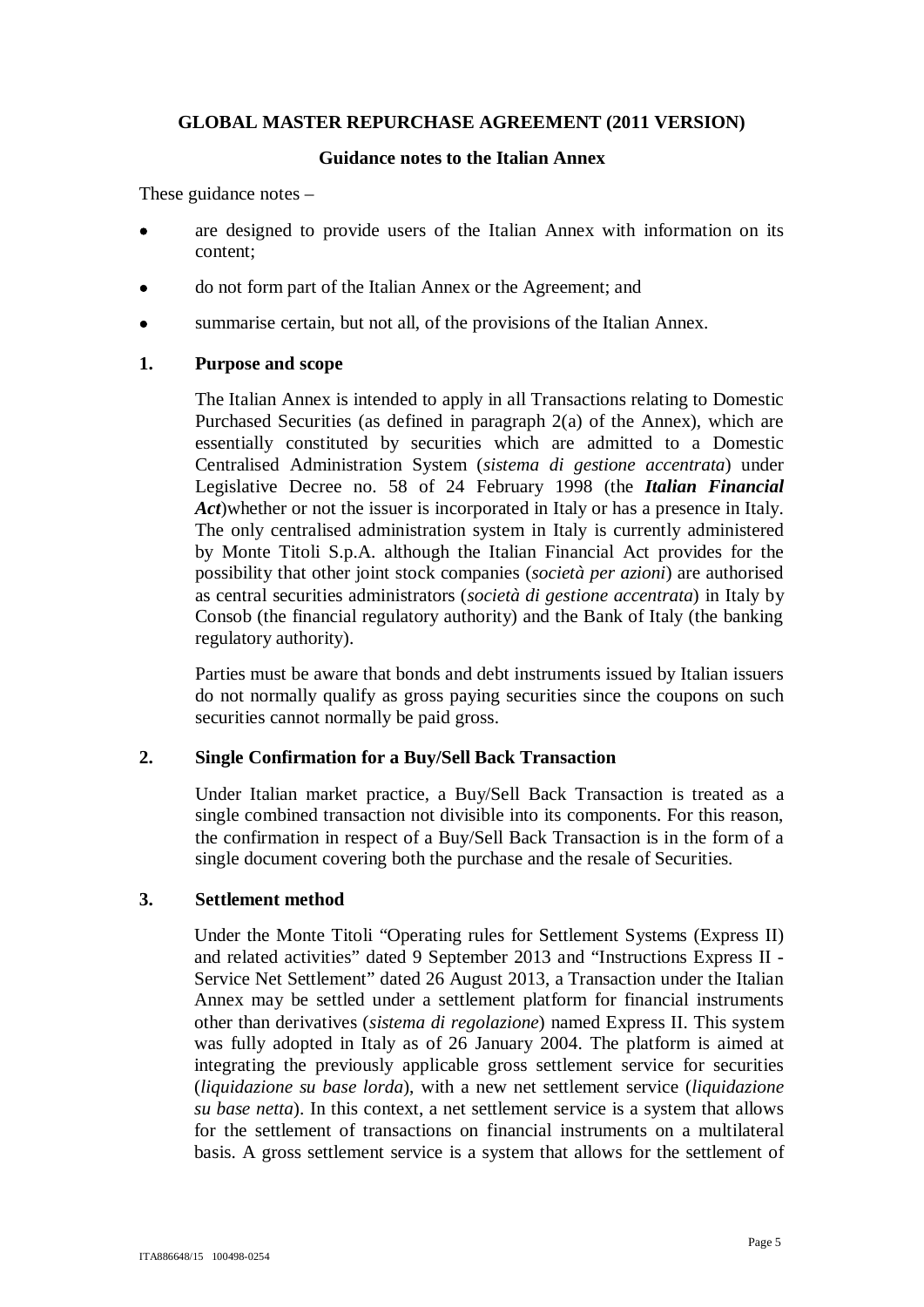individually considered transactions on financial instruments. With the new platform, the old "*assegnazione*" mechanism run by the Bank of Italy is entirely superseded. Express II contemplates an intra-day cycle and an overnight cycle aimed at maximising the number of transactions that may be settled. The system is designed to optimise the intermediaries' liquidity, by increasing the availability of financial instruments and cash. The expected end result is an overall reduction of the transactions to be settled compared with the previously applicable system, with a consequent expected cost reduction for the entire clearing and settlement platform.

## **4. Late Delivery of Securities or Equivalent Securities.**

Although the Express II platform has changed in its entirety the old settlement mechanism that provided for the imposition by the Bank of Italy of nonnegligible fines for delayed or failed delivery, Italian market participants have deemed it necessary to provide that, in case a party has failed to deliver Securities or Equivalent Securities under the Agreement, the non-Defaulting Party is entitled to recover all the costs associated with the termination of the Transaction, including those imposed by the Domestic Settlement Services Provider in consultation with the Bank of Italy and Consob as a result of the failure.

As an alternative to terminating the Transaction, the non-Defaulting Party may elect to "roll over" the Transaction in whole or in part. This is achieved by terminating the original transaction and entering into a replacement transaction. The pricing rate for the replacement transaction is minus five percent., unless the parties agree otherwise.

# **5. Withholding Tax**

Under Italian tax laws, a withholding tax may apply *inter alia* on the income derived by non-Italian resident investors as a result of Transactions in Purchased Securities, whether or not the Purchased Securities qualify as Domestic Purchased Securities, where the income has an Italian source (broadly, where the seller is tax resident in Italy or is acting through a permanent establishment in Italy). The Italian tax laws provide for a domestic exemption whereby no such Italian withholding tax applies on the income derived by certain non-Italian resident investors in certain specific circumstances. Parties should take their own advice as to whether the income derived by non-Italian resident investors is subject to withholding tax in Italy.

The 2011 version of the Italian Annex does not include any specific provision to govern this matter. Accordingly, the matter is governed by the general provision under Paragraph 6(b) of the Agreement whereby the payer of the income (i.e. the Seller) "unless otherwise agreed" has the obligation to gross up in respect of any withholding or deduction for any taxes or duties of whatsoever nature (including interest and tax penalties). The provisions of the 2011 version of the Italian Annex in that respect are therefore designed to be more consistent with the provisions of the Agreement.